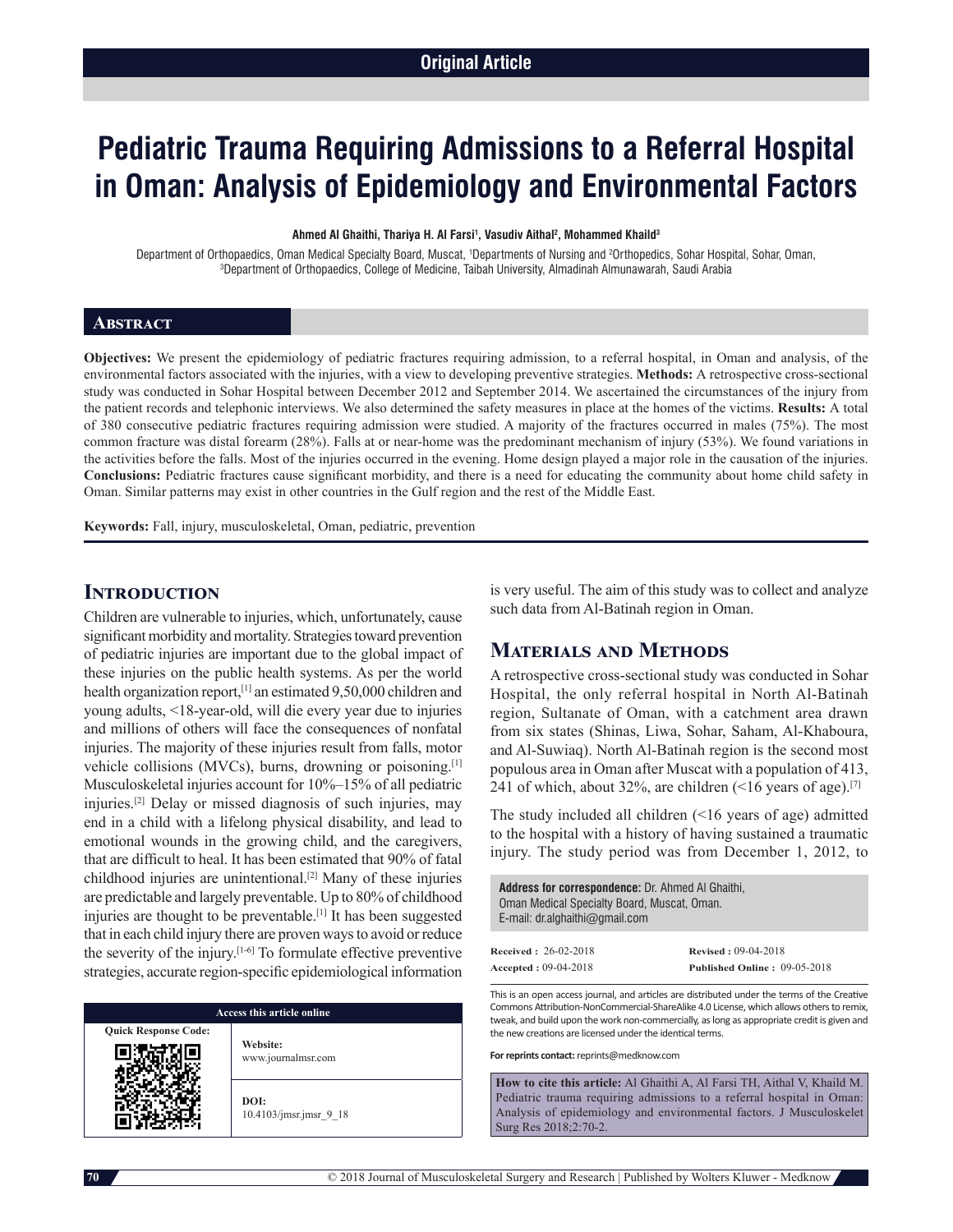September 30, 2014. The study was approved by the Ethical Committee of the North Al‑Batinah region health governorate.

We documented the age, gender, date, time, and mechanism of injury.

We telephonically contacted parents/guardians of all the patients who sustained injuries due to falls, to fill any gaps that may have existed, in our retrospective data collection, as well as to ascertain further details, regarding the circumstances of the injury. Specifically, we enquired about the activity immediately before the injury, fall height, landing surface, supervision of the caregiver, and safety features at the victims' home, including window guards and locks, furniture around the windows, stair gates and special baby bed, existing playground, and presence of games involving >1.5‑m height. The data were analyzed using SPSS Version 20 (IBM, New York, USA).

# **Results**

A total of 380 cases were admitted during the study, and all of them were included in this study. There were 279males(73.4%) and 101 females(26.6%). Of them, 135 were Preschool children (<6 years), 134 were School children (>6 and  $\leq 10$  years), and 111 victims were adolescents ( $\geq 10$ ) and <16 years). The peak time for injuries was the evening between 15 and 18 h in all age groups [Figure 1]. The most common part injured was distal forearm 108 cases (28.4%), with a peak in school-age children.

There were 25 cases of (22%) femur fracture, and it was the main fracture type in preschool children [Figure 2].

The most common mechanism of injury was falls in both genders and all age groups consisting of 199 cases (52.4%). Thirty-eight cases (10%) of the cases of MVC were recorded, 26 males and 12 females. Victims of MVCs presented with more severe injuries, as all spine and pelvic injuries were in this group [Figure 3]. In 83 cases(22%), there was a history of crush injuries sustained due to objects falling on the children.

## **Falls‑related injuries**

About 50% of the falls occurred at home. Only about 2% occurred at the school. Most of the falls(78%) were from <1‑m height and 80% of the children had fallen on a rough surface, either ceramic, cement, or a furniture sharp edge. Most of the falls (69%) occurred, while the children were playing inside the house, unsupervised.

### **House safety measures**

All houses had windows protection by guard and lock. Amajority (59%) of the families did close the end of stairs with a gate. A special child bed was used by 57% of the families. A dedicated play area for the children was present in 38% of the houses.

## **Discussion**

In this study, we have tried to analyze epidemiological factors important in the causation of pediatric musculoskeletal injuries



**Figure 1:** Time of occurrence of the injuries



**Figure 2:** Distribution of cases according to the site of the fracture



**Figure 3:** Distribution of cases according to the mechanism of injury

in the context of North Al-Batinah region in Oman. We chose to study patients whose injuries required inpatient care as these are likely to represent moderate-to-severe injuries, with a significant impact. Male predominance was similarly seen from other studies from the region.[4,5,8,9] Perhaps, this might be because male children are generally more active.[3]

We found that the peak time of injuries was in the evening time. Possible reasons for this might be that the activity of the children increases at this time where they gather with neighborhood children after school or daycare center. Parental